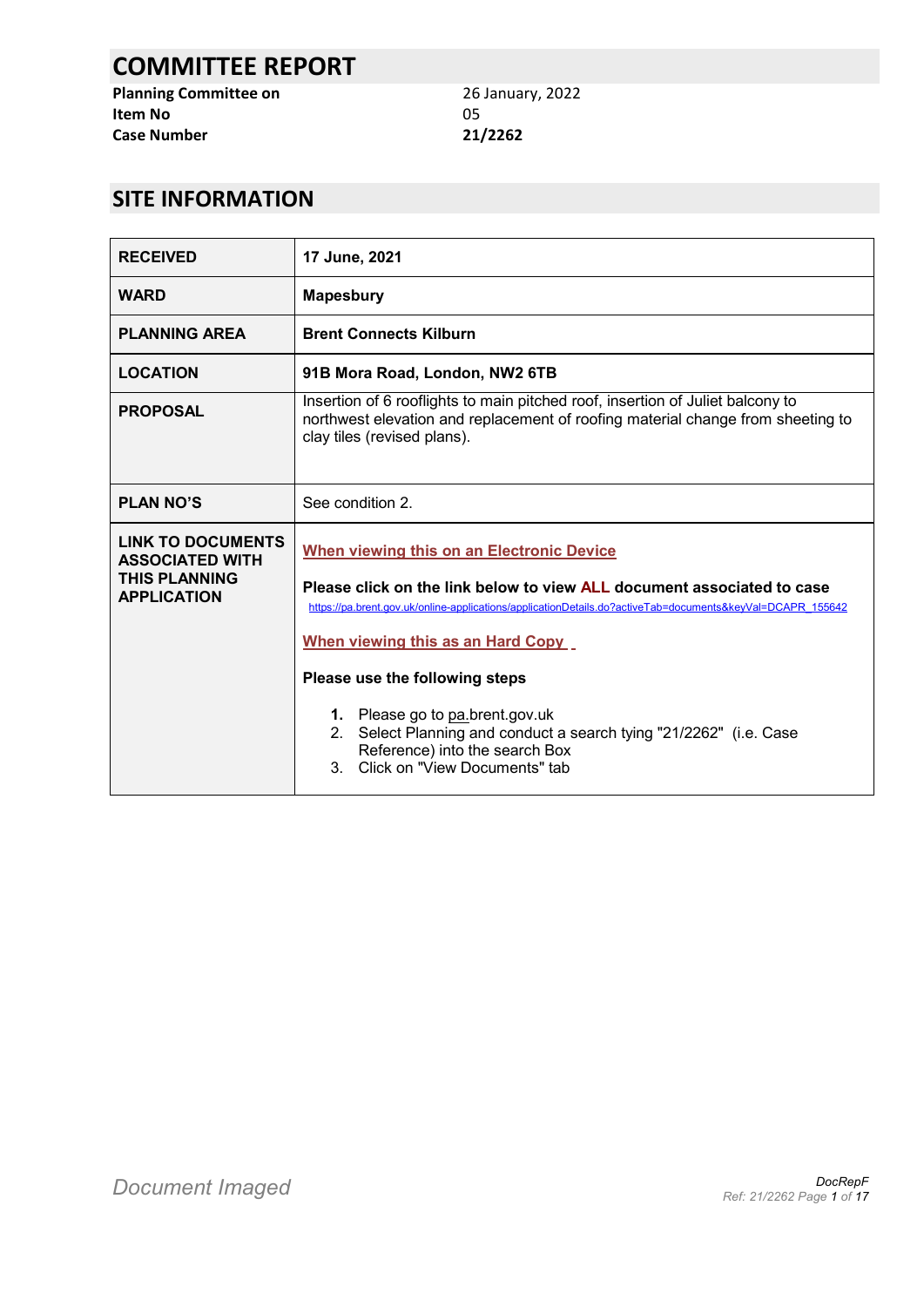## **RECOMMENDATIONS**

That the committee resolve to GRANT planning permission subject to conditions.

That the Head of Planning is delegated authority to issue the planning permission and impose conditions and informatives to secure the following matters:

**Conditions** 

- 1. Time Limit
- 2 Approved Plans<br>3 Materials to Materials
- Materials to Match
- 4. Opening Window Restrictions

Informative

- 1. Building near a boundary
- 2. Party Wall Act

That the Head of Planning and Development Services is delegated authority to make changes to the wording of the committee's decision (such as to delete, vary or add conditions, informatives, planning obligations or reasons for the decision) prior to the decision being actioned, provided that the Head of Planning is satisfied that any such changes could not reasonably be regarded as deviating from the overall principle of the decision reached by the committee nor that such change(s) could reasonably have led to a different decision having been reached by the committee

### **SITE MAP**

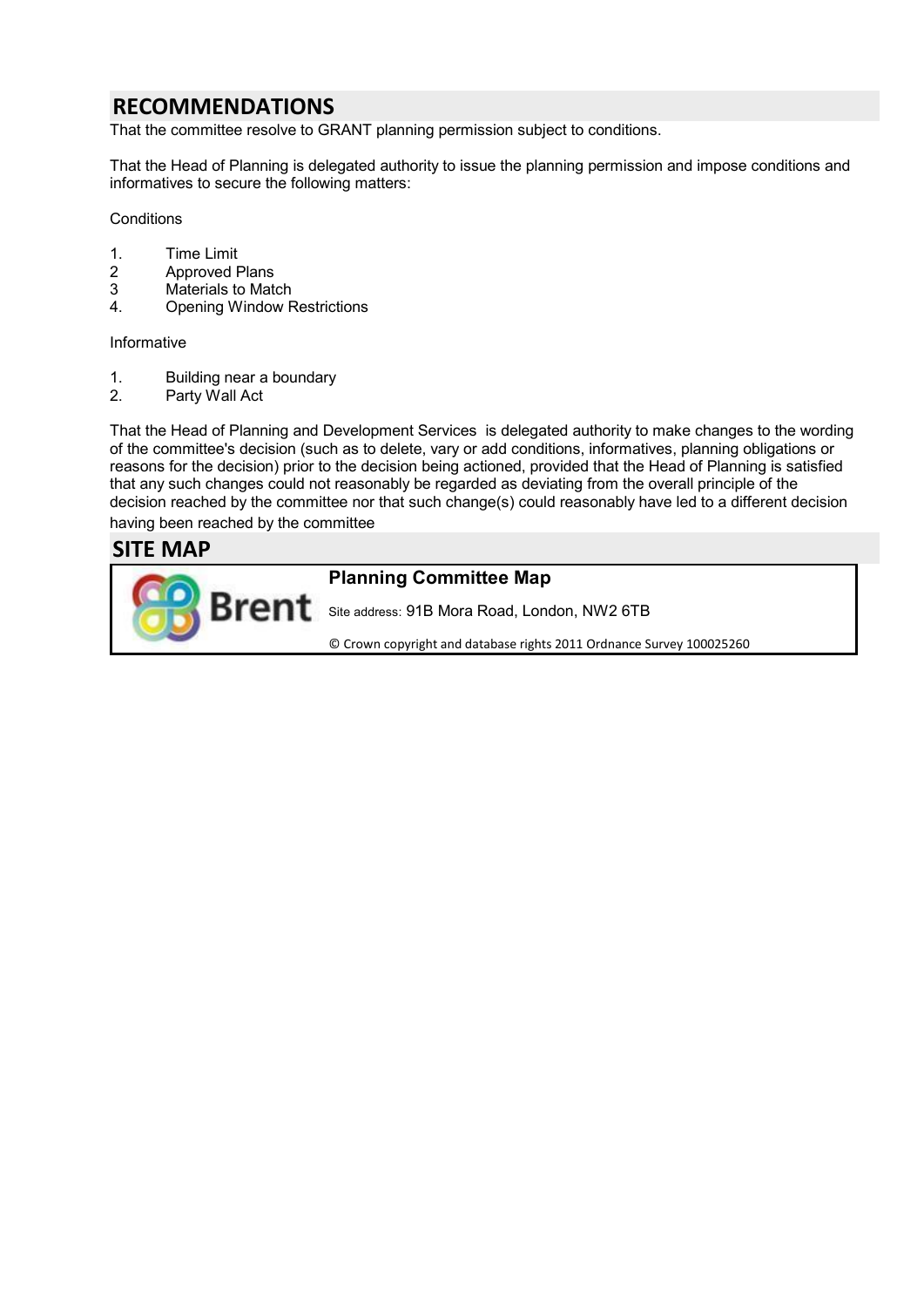

This map is indicative only.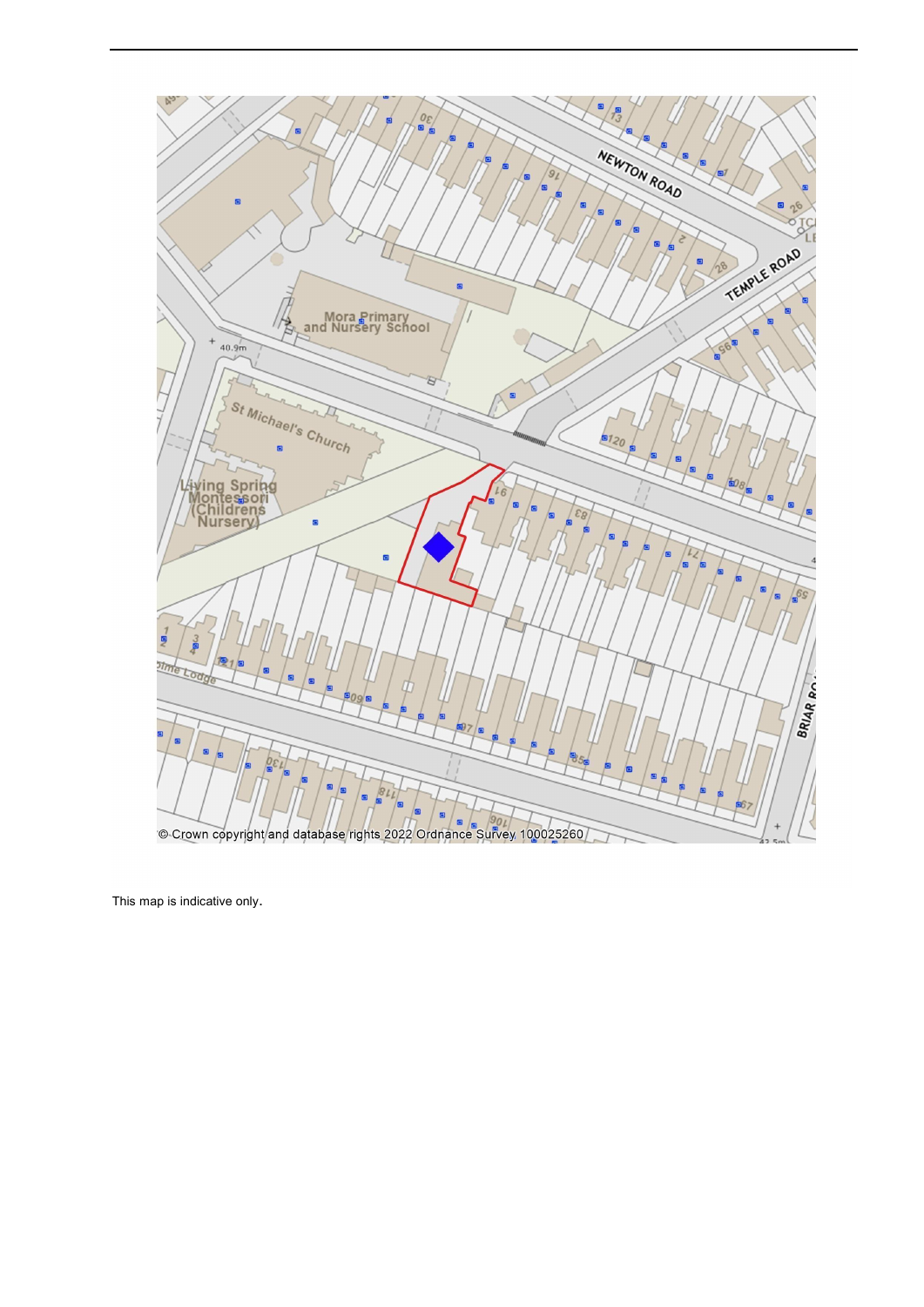### **PROPOSAL IN DETAIL**

The application proposes the insertion of 6 rooflights to main pitched roof, insertion of Juliet balcony to northwest elevation and replacement of roofing material change from sheeting to clay tiles.

### **EXISTING**

The subject property is a two-storey building located within a backland site located via a service road from the southern side of Mora Road. The change of use of the building from office to residential gained "prior approval" and works are currently being undertaken to convert the property. The site is predominately surrounded by residential properties and four of the exterior walls form the boundaries with neighbouring properties gardens. To the immediate east, the elevation of the building is bordered by the rear garden of 91 Mora Road. To the south, the party wall is on the boundary of the rear garden of No.s 99 to 107 Ivy Road. To the west of the site, a part two, part three-storey building containing residential accommodation has recently been constructed from planning permission 17/0473 granted 21/04/2017. The site is not in a Conservation Area nor is it a listed building. St. Michael's Church is a nearby Grade II heritage assets that is situated approximately 25m northwest.

## **SUMMARY OF KEY ISSUES**

The key planning issues for Members to consider are set out below. Members will need to balance all of the planning issues and the objectives of relevant planning policies when making a decision on the application:

- 1. **Representations received:** Objections from 13 residents have been received. The objections have been considered and discussed within this report.
- 2. **Neighbouring amenity:** The development has been assessed against the guidance in SPD 1 and would be compliant. While the unique close proximity of the existing building to neighbouring gardens is noted, it is considered that the proposed additional rooflights and Juliet balcony as part of this application would have an acceptable impact on the neighbouring occupiers and not result in an adverse loss of privacy, overlooking or unreasonable levels of noise.

| <b>Reference</b> | <b>Proposal</b>                                                                                                                                                                                                                                                                                                                                | <b>Decision</b> | <b>Date</b> |
|------------------|------------------------------------------------------------------------------------------------------------------------------------------------------------------------------------------------------------------------------------------------------------------------------------------------------------------------------------------------|-----------------|-------------|
| E/21/0306        | Without planning permission, the replacement of roof tiles<br>with standing seam single ply to pitched roofs and single ply<br>membrane to flat roofs, replacement of windows and doors<br>to all elevations with anthracite PVCu units, new red cedar<br>cladding to front elevation and insertion of rooflights to flat<br>and pitched roofs |                 |             |
| 21/0428          | Proposed replacement of roof tiles with standing seam single<br>ply to pitched roofs and single ply membrane to flat roofs,<br>replacement of windows and doors to all elevations with<br>anthracite PVCu units, new red cedar cladding to front<br>elevation and insertion of rooflights to flat and pitched roofs<br>(revised description).  | Refused         | 07/06/2021  |
| 21/0421          | Details pursuant to condition 4 (Contamination Report) and<br>condition 6 (Details of front garden layout) of Prior Approval -                                                                                                                                                                                                                 | Granted         | 07/05/2021  |
|                  |                                                                                                                                                                                                                                                                                                                                                |                 |             |

### **RELEVANT SITE HISTORY**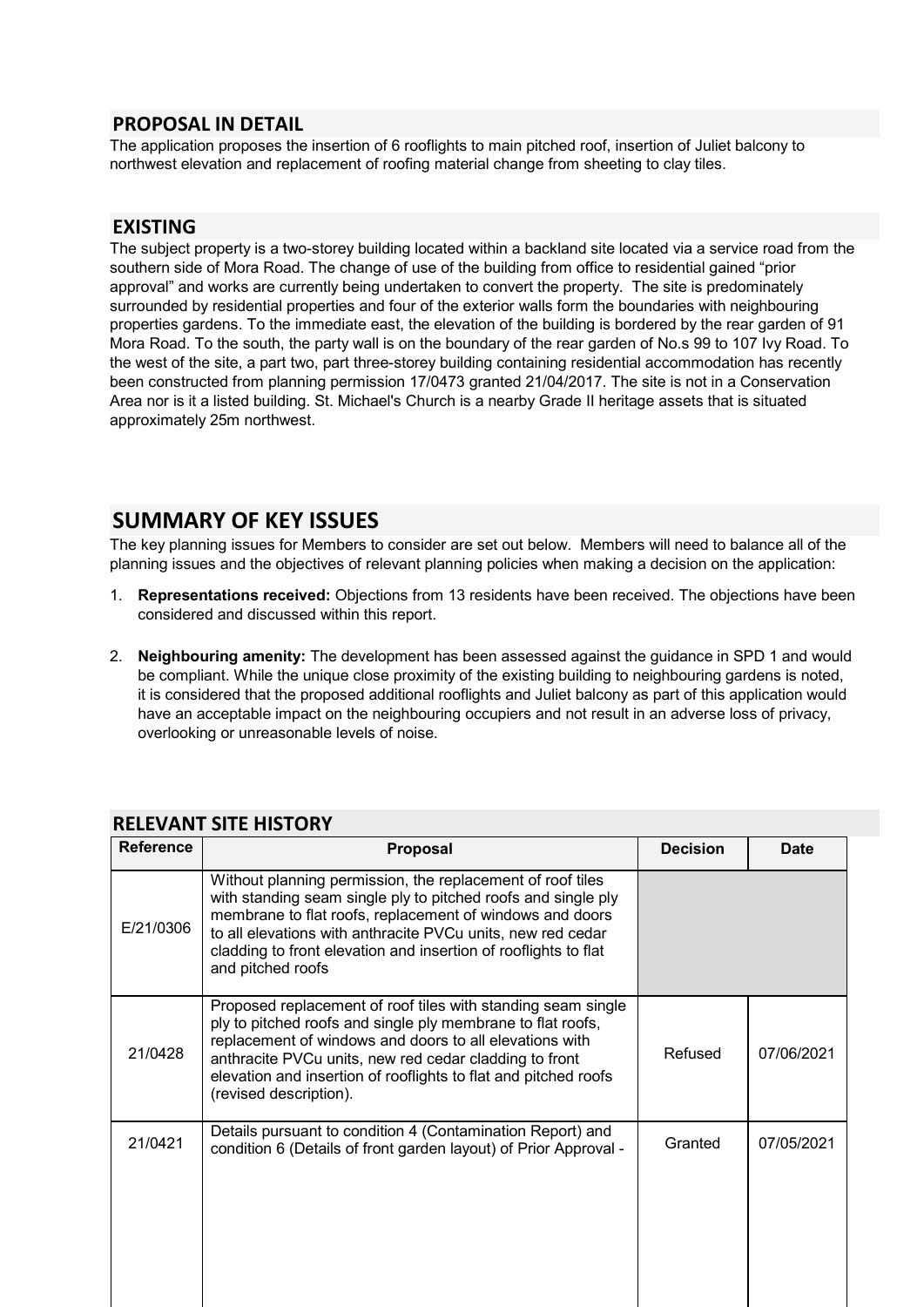| Prior<br>Prior approval for change of use from Office (Use Class B1a)<br>to residential (Use Class C3) to create six self-contained flats<br>20/1729<br>07/08/2020<br>Approval<br>with bin and cycle storage to front | Office to Residential reference 20/1729 dated 7 August,<br>2020, for Prior approval for change of use from Office (Use<br>Class B1a) to residential (Use Class C3) to create six<br>self-contained flats with bin and cycle storage to front |         |  |
|-----------------------------------------------------------------------------------------------------------------------------------------------------------------------------------------------------------------------|----------------------------------------------------------------------------------------------------------------------------------------------------------------------------------------------------------------------------------------------|---------|--|
|                                                                                                                                                                                                                       |                                                                                                                                                                                                                                              | Granted |  |

### **CONSULTATIONS**

Fifteen neighbouring and nearby properties were consulted together with NorthWestTWO Residents Association. The first consultation letter was sent on 18/06/2021. The description of the proposal was changed to revise the wording and remove the replacement of the existing windows on 30/06/2021. The description of the proposal was further revised which changed the wording of 'reinstatement and repositioning of 6 rooflights' to 'insertion of 6 rooflights'. The submitted plans were also amended to show two ground floor windows that had been boarded over internally and a correction to label elevation orientations with consultation letters sent on 17/08/2021 and 18/08/2021. The application was further consulted on 17/09/2021 to reflect corrections on the application form including site area and amended floor block, site and location plans that revised the red line boundary.

Overall objections from 13 residents were received.

| <b>Reasons for objecting</b>                                                                                | <b>Officer's Comment</b>                                                                                                                                                                                                                                                                                                               |
|-------------------------------------------------------------------------------------------------------------|----------------------------------------------------------------------------------------------------------------------------------------------------------------------------------------------------------------------------------------------------------------------------------------------------------------------------------------|
| The description of 'reinstatement' is misleading<br>as rooflights on the pitched roof are not existing      | The applicant contended that the existing<br>translucent panels constituted rooflights.<br>However, the proposed rooflights would be<br>openable windows, therefore the description<br>was been subsequently amended to state the<br>'insertion of rooflights' with relevant<br>re-consultation.                                       |
| The submitted drawings show existing roof<br>windows which do not currently existing which is<br>misleading | The existing elevation demonstrate 6 panels on<br>the roof that are annotated to state 'existing<br>rooflight in sheet roofing'. It is considered the<br>elevation reflects the existing building.                                                                                                                                     |
| The roof has always been void and there was no<br>third floor                                               | The building is being converted under permitted<br>development, and the permitted development<br>rights allow the change of use of a building and<br>land within its curtilage. This can include the<br>whole building, including any loft space.                                                                                      |
| Rooflights would result in noise and disturbance<br>to surrounding properties                               | While any additional accommodation is<br>considered to create some noise associated to<br>residential use, the additional rooflights at a high<br>level with restrictive opening mechanisms are<br>not considered to cause detrimental additional<br>impact to noise and disturbance.                                                  |
| Rooflights would produce additional light to<br>surrounding properties                                      | While the rooflights would allow views of light<br>when internal rooms were illuminated, as the<br>rooflights would mostly face upwards and sit at<br>the roof level of the majority of surrounding<br>properties, it is not considered that the light<br>created would significantly harm the amenities<br>of neighbouring residents. |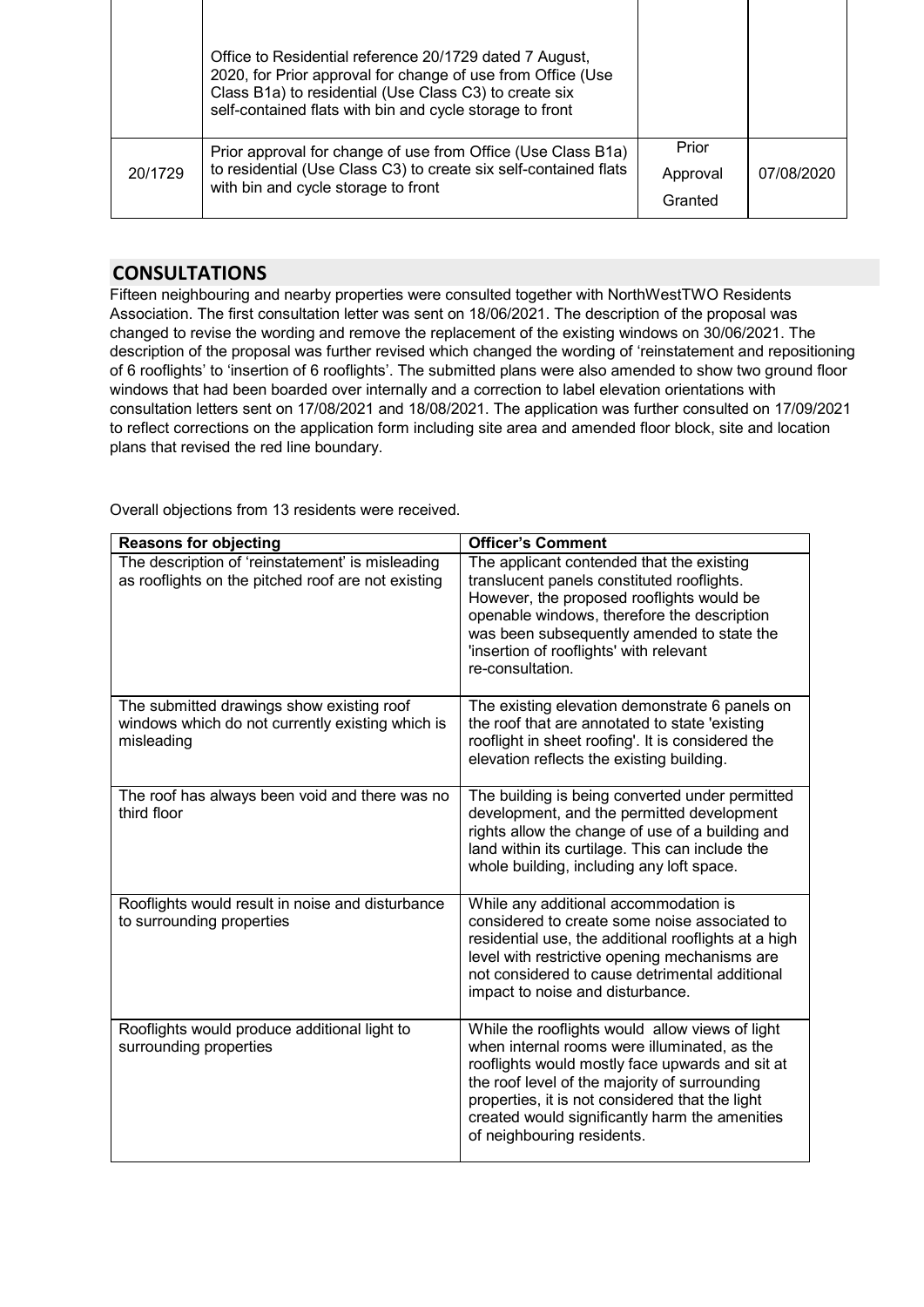| Rooflights would create additional overlooking<br>and would result in loss of privacy and perceived                                                                                                             | The applicant has demonstrated that the<br>rooflights would be restricted to not allow future                                                                                                                                                                                                                                                                                                                                                                                                                                                                                                                                               |
|-----------------------------------------------------------------------------------------------------------------------------------------------------------------------------------------------------------------|---------------------------------------------------------------------------------------------------------------------------------------------------------------------------------------------------------------------------------------------------------------------------------------------------------------------------------------------------------------------------------------------------------------------------------------------------------------------------------------------------------------------------------------------------------------------------------------------------------------------------------------------|
| privacy to neighbouring properties and amenity<br>spaces                                                                                                                                                        | occupiers/users or the site to look through lower<br>parts of the windows. A condition will be placed<br>on any permission to ensure mechanism are<br>installed and retained in such a way.                                                                                                                                                                                                                                                                                                                                                                                                                                                 |
| Insertion of Juliet balcony is not in keeping with<br>area and the adjacent building 91 C,D,E was<br>refused windows on this elevation.                                                                         | The appearance and potential impacts on<br>amenity of the proposed rooflights and Juliet<br>balcony is discussed in the Detailed<br>Considerations section of the report.                                                                                                                                                                                                                                                                                                                                                                                                                                                                   |
| In line with recent planning application on<br>adjacent site there should be no windows on the<br>boundary walls for the properties of Mora Road<br>and Ivy Road.                                               |                                                                                                                                                                                                                                                                                                                                                                                                                                                                                                                                                                                                                                             |
| South western elevations incorrectly shows four<br>windows instead of three windows                                                                                                                             | The elevation was subsequently amended to<br>reflect this inaccuracy with relevant                                                                                                                                                                                                                                                                                                                                                                                                                                                                                                                                                          |
|                                                                                                                                                                                                                 | re-consultation.                                                                                                                                                                                                                                                                                                                                                                                                                                                                                                                                                                                                                            |
| Lack of insulation and therefore increased noise<br>and disturbance. . Other matters relating to the<br>construction of the building in terms of the<br>materials, structural state and methods were<br>raised. | Insulation has to comply with the relevant<br>Building Regulations. This is not a planning<br>consideration. The works are also being<br>supervised by a private building control company<br>and not Brent Building Control who has no<br>jurisdiction with regards to these works.                                                                                                                                                                                                                                                                                                                                                         |
| For safety and security, the windows on the<br>building should stay opaque and non-opening<br>and security in terms of trespass of<br>neighbouring gardens                                                      | This application only relates to the roof,<br>rooflights and the window containing the Juliet<br>balcony which faces towards No. 91 C-E Mora<br>Road.                                                                                                                                                                                                                                                                                                                                                                                                                                                                                       |
| The development has created privacy and<br>security concerns including potential intruders.                                                                                                                     | The security of the neighbouring gardens would<br>not significantly change as a result of the<br>proposal.                                                                                                                                                                                                                                                                                                                                                                                                                                                                                                                                  |
| Application should be reassessed by Brent<br>Council and adhered to by building control<br>standards                                                                                                            | The development must accord with the Building<br>Regulations and this cannot be considered as a<br>part of this planning application.                                                                                                                                                                                                                                                                                                                                                                                                                                                                                                       |
| There is a lack of information regarding building<br>control standard and company.                                                                                                                              |                                                                                                                                                                                                                                                                                                                                                                                                                                                                                                                                                                                                                                             |
| Concerns regarding the granted change of use<br>from the commercial site to residential flats.                                                                                                                  | The change of use from a commercial site to<br>residential accommodation was applied for with<br>a Prior Approval application 20/1729 through the<br>permitted development process. Certain types of<br>development are granted planning permission<br>by national legislation without the need to submit<br>a planning application. This change of use<br>required the applicant to submit an application to<br>the Local Planning Authority for its 'Prior<br>Approval; or to determine if its 'Prior Approval'<br>was required. This allows the Local Planning<br>Authority to consider certain only certain aspects<br>of the proposal. |
| The development would be detrimental to the<br>enjoyment, use and quality of neighbouring<br>gardens and external amenity spaces.                                                                               | This application only relates to the roof, roof<br>windows and Juliet balcony and associated<br>window. The potential impacts of this are<br>discussed in the detailed considerations part of<br>this report.                                                                                                                                                                                                                                                                                                                                                                                                                               |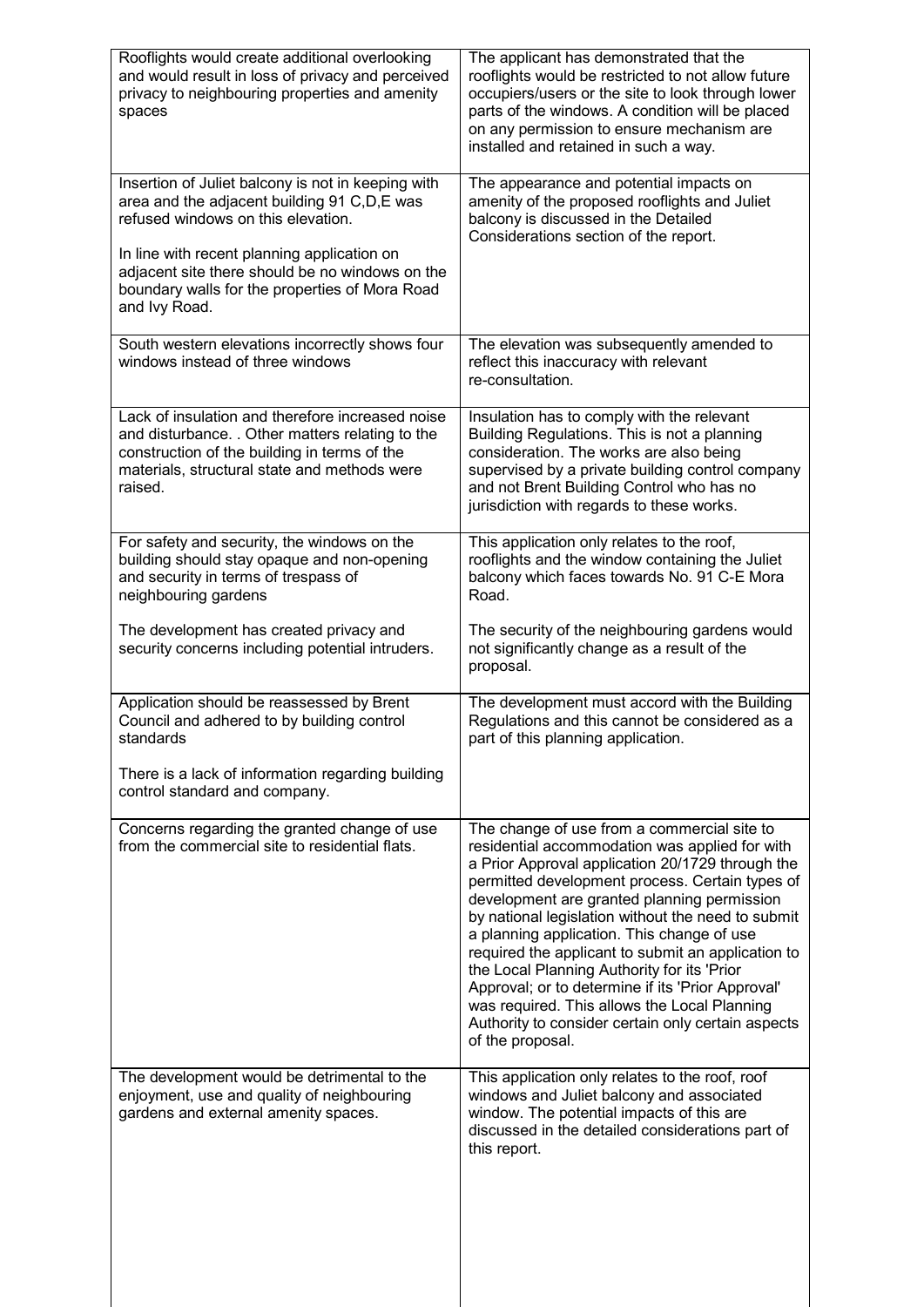| The development has created significant<br>disruption including loud music and noise from<br>construction workers, foul language, extreme<br>levels of noise, dust, rubbish and debris.<br>Construction workers on site out of hours                                                                                                                 | Construction and demolition works are essential<br>for the growth and redevelopment of Brent.<br>However the noise and disturbance associated<br>with such works can affect those living and<br>working in close proximity.<br>The Control of Pollution Act 1974 gives powers<br>to the Council which can restrict working hours<br>and allow conditions to be stipulated on the<br>types of machinery/ plant that are used on<br>construction sites and complaints can be made<br>to the Council's noise team where nuisances<br>occur. Due to there being other primary<br>legislation which controls this work, these issues<br>cannot be considered within the planning |
|------------------------------------------------------------------------------------------------------------------------------------------------------------------------------------------------------------------------------------------------------------------------------------------------------------------------------------------------------|-----------------------------------------------------------------------------------------------------------------------------------------------------------------------------------------------------------------------------------------------------------------------------------------------------------------------------------------------------------------------------------------------------------------------------------------------------------------------------------------------------------------------------------------------------------------------------------------------------------------------------------------------------------------------------|
|                                                                                                                                                                                                                                                                                                                                                      | assessment.                                                                                                                                                                                                                                                                                                                                                                                                                                                                                                                                                                                                                                                                 |
| Neighbouring property garden structure has<br>been splattered with paint during works                                                                                                                                                                                                                                                                | Direct damage to a property is a civil matter<br>between those involved.                                                                                                                                                                                                                                                                                                                                                                                                                                                                                                                                                                                                    |
| Several complaints have sent to Brent Nuisance<br>team about the noise exceeding reasonable<br>levels                                                                                                                                                                                                                                                | Brent Nuisance Control Team advise that a<br>qualifying threshold of three or four separate<br>nuisance-level incidents within a 4-week period<br>is usually required to open an investigation.<br>One-off or infrequent incidents will be logged for<br>monitoring but no further action will be taken.                                                                                                                                                                                                                                                                                                                                                                    |
| The owner has not informed neighbours of the<br>work including any regarding the party wall act                                                                                                                                                                                                                                                      | The Party Wall Act 1996 provides a framework<br>for preventing and resolving disputes in relation<br>to party walls, boundary walls and excavations<br>near neighbouring buildings. This cannot be<br>considered in the determination of this planning<br>application.                                                                                                                                                                                                                                                                                                                                                                                                      |
| Application has not yet been approved although<br>the works are proceed                                                                                                                                                                                                                                                                              | The applicant appears to have commenced<br>works to implement the prior approval<br>application on site.                                                                                                                                                                                                                                                                                                                                                                                                                                                                                                                                                                    |
| Concerns regarding the building becoming a<br><b>HMO</b>                                                                                                                                                                                                                                                                                             | The use of the flats as small scale HMOs (up to<br>6 persons) would not currently require planning<br>permission. However, planning permission<br>would be required for the flats to change to a Sui<br>Generis HMO.                                                                                                                                                                                                                                                                                                                                                                                                                                                        |
| In the event of a fire, exiting the property would<br>involve access through private properties which<br>is not acceptable.                                                                                                                                                                                                                          | Fire safety is primarily covered within Building<br>Control. Landlords and freehold owners of<br>residential buildings have a legal duty to ensure<br>that a fire risk assessment is carried out to<br>identify and remove any fire risks and hazards,<br>or to reduce these as far as possible.                                                                                                                                                                                                                                                                                                                                                                            |
| There should have been a green area with this<br>building and there is not appropriate space for<br>landscaping to take place<br>In the submitted plans there are no safe<br>provisions for electric cycles, scooter or electric<br>car charging. This fire hazard should be urgently<br>addressed.<br>The change use from commercial to residential | The building is being converted to flats under<br>"permitted development" with the requirement<br>for this type of development set by central<br>government through legislation. There is no<br>requirement for outdoor space or charging<br>points within the legislation, and this process<br>does not allow for the consideration of many of<br>the matters that can be considered within a full<br>planning application for a change of use to flats.                                                                                                                                                                                                                   |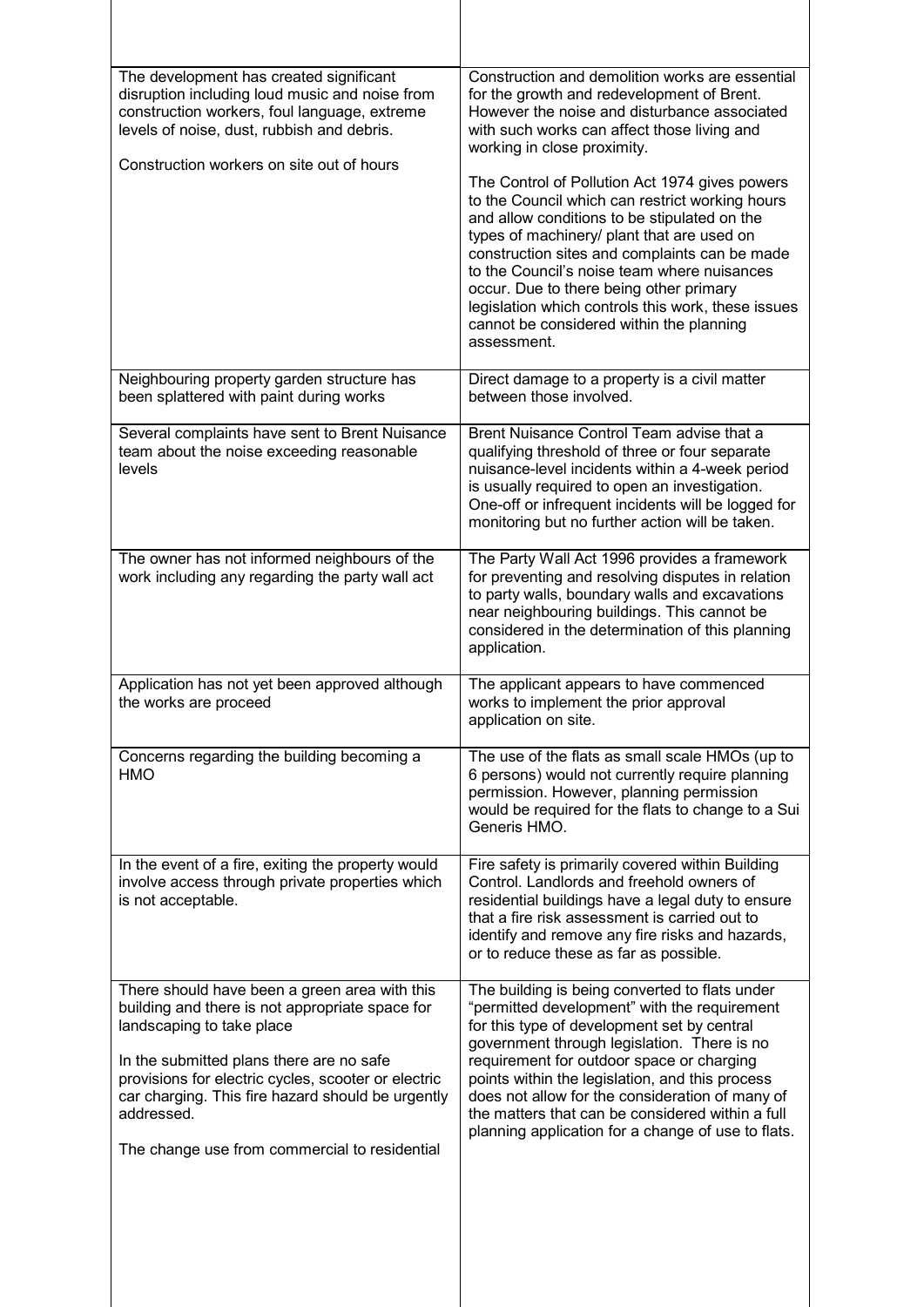| should have taken into consideration the<br>neighbouring properties and the detrimental<br>effect it would have on so many homes and lives<br>on Mora Road and Ivy Road.                                                                                                       |                                                                                                                                                                                                                                                                                                                                                                                                            |
|--------------------------------------------------------------------------------------------------------------------------------------------------------------------------------------------------------------------------------------------------------------------------------|------------------------------------------------------------------------------------------------------------------------------------------------------------------------------------------------------------------------------------------------------------------------------------------------------------------------------------------------------------------------------------------------------------|
| The Privacy Law Act and Human Rights Act<br>1998 should protect against unwarranted<br>invasions of privacy                                                                                                                                                                    | The potential impacts on privacy are discussed<br>within the detailed considerations part of this<br>report.                                                                                                                                                                                                                                                                                               |
| The development would harm air quality due to<br>cooking smells                                                                                                                                                                                                                | This proposal only relates to the roof, roof<br>windows and the Juliet balcony and associated<br>window. The flats are to be delivered through<br>permitted development. Nevertheless, the<br>property is situated within a residential area, and<br>while some cooking smells may occur<br>associated to residential use, these are not likely<br>to be lead to an unreasonable impact to air<br>quality. |
| Windows could result in throwing waste to<br>neighbouring gardens<br>New occupants may result in anti-social<br>behaviour which accompanies overdevelopment<br>and overcrowding<br>Development would create an unsafe<br>environment for the residents of Ivy and Mora<br>Road | If future anti-social or criminal behaviour takes<br>places, this can be reported to the Brent<br>anti-social behaviour team or the police.                                                                                                                                                                                                                                                                |
| Windows cannot project over invade airspace of<br>adjoining houses                                                                                                                                                                                                             | This application does not involve the existing<br>windows within the main walls of the building.<br>The rooflights and Juliet balcony do not project<br>over other properties.                                                                                                                                                                                                                             |
| Site area is incorrect on the submitted<br>application form                                                                                                                                                                                                                    | The site area was incorrect and has been<br>subsequently amended with relevant re-<br>consultation.                                                                                                                                                                                                                                                                                                        |
| Application form and submitted documents do<br>not address rights of way of No.91 Mora Road -<br>the proposed development would block rights of<br>way                                                                                                                         | Legal/private access rights are not a material<br>planning consideration. The proposed<br>alterations as part of this application would not<br>alter access to the site.                                                                                                                                                                                                                                   |
| Missing vehicle parking spaces on the<br>application form which is not defined                                                                                                                                                                                                 | Parking would not be altered as part of this<br>application. The council's transportation team<br>assessed the initial Prior Approval application.<br>The site was found to be acceptable with<br>regards to transport subject to a 'car free'<br>agreement and bike storage details.                                                                                                                      |
| Application form does not adequately assess<br>flood risk. The run off from the flat roof adjoining<br>No.91 will fall across boundary into side garden                                                                                                                        | There is no additional hard surfacing or roof<br>area as part of this application, therefore it is<br>considered that flood risk has been adequately<br>considered.                                                                                                                                                                                                                                        |
| Application form incorrectly states surface water<br>will be dispose of in main sewer however<br>rainwater is not disposed of in this way                                                                                                                                      | The rain water drainage would not be altered as<br>part of this application.                                                                                                                                                                                                                                                                                                                               |
| Applicant has submitted inaccurate site<br>ownership as the applicant is not the sole owner<br>of the land                                                                                                                                                                     | The red line side boundary submitted initially has<br>been corrected to include only the land of the<br>subject site.                                                                                                                                                                                                                                                                                      |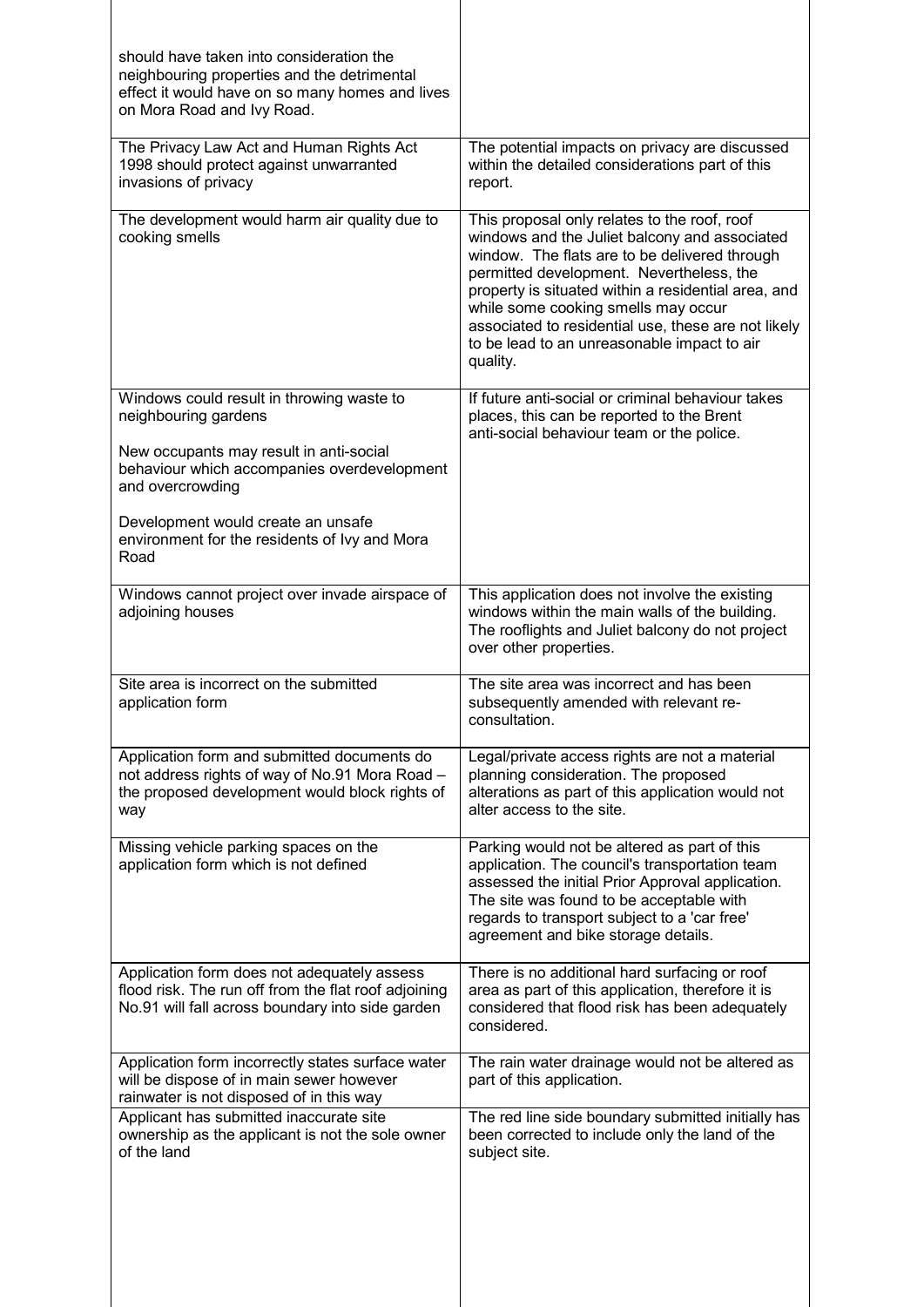| The applicant does not own the side passage<br>and is reliant on boundary land and guttering to<br>dispose of rainwater originating from 91B<br>buildings  | No rainwater goods are proposed as part of this<br>application. The guttering would not be altered<br>as part of this application as such the existing<br>arrangement would remain.                                                                                                                                                                                                                                                                                                                                                                                 |
|------------------------------------------------------------------------------------------------------------------------------------------------------------|---------------------------------------------------------------------------------------------------------------------------------------------------------------------------------------------------------------------------------------------------------------------------------------------------------------------------------------------------------------------------------------------------------------------------------------------------------------------------------------------------------------------------------------------------------------------|
| The submitted drawings incorrectly depict the<br>distance of the side passage and the actual on<br>site measurements of the side boundary                  | The HM Land Registry maps has a caveat<br>stating 'HM Land Registry endeavours to<br>maintain high quality and scale accuracy of title<br>plan images. The quality and accuracy of any<br>print will depend on your printer, your computer<br>and its print settings. This title plan shows the<br>position, not the exact line, of the boundaries. It<br>may be subject to distortions in scale.<br>Measurements scaled from this plan may not<br>match measurements between the same points<br>on the ground.'<br>Nevertheless, taking into account the scale and |
|                                                                                                                                                            | thickness of the red line of the site, the distance<br>of the side passageway appears to be<br>consistent on the submitted block plans,<br>location, plan and the land registry for 91B Mora<br>Road.                                                                                                                                                                                                                                                                                                                                                               |
| Application from contains many errors and was<br>incorrectly made valid                                                                                    | Necessary changes were sought with a revised<br>application form and the application was<br>re-consulted.                                                                                                                                                                                                                                                                                                                                                                                                                                                           |
| Neighbouring properties 91 and 91a would have<br>a less comfortable outlook and would be<br>disturbed, which would harm their overall living<br>conditions | The bulk and massing of the site would not<br>increase, therefore they would not be additional<br>limitations or obstruction from the rear windows<br>of No.91 and 91A, as such the outlook is not<br>considered to have been altered.                                                                                                                                                                                                                                                                                                                              |
| Granted prior approval 20/1729 should be<br>revoked as the applicant has incorporated<br>neighbouring land at No.91 within the application                 | The "red line" plan for the prior approval<br>application did include a small element of the<br>front garden of No. 91. However, this does not<br>affect the consideration of this planning<br>application as the proposal only relates to the<br>roofing, roof windows, Juliet balcony and<br>associated window and would be acceptable<br>whether or not the prior approval is<br>implemented.                                                                                                                                                                    |
| Revised plans appear to be the same as the first<br>submission                                                                                             | The revisions to the plans contained minor<br>amendments as such the plans appear to be<br>similar to the original submission.                                                                                                                                                                                                                                                                                                                                                                                                                                      |
| The building was erected without planning<br>permission                                                                                                    | The main building itself is historic and there are<br>no planning records for its erection. A granted<br>planning permission to extend the property in<br>1996 (96/0281). In any case, the building has<br>been there a significant period of time and would<br>be lawful even if it was originally constructed<br>without planning permission.                                                                                                                                                                                                                     |
| The development could result in congestion,<br>road rage and carbon omissions                                                                              | This application only relates to the roof, roof<br>windows, Juliet balcony and associated window.<br>The highways impacts were considered during<br>the assessment of the initial Prior Approval<br>application and the flats will be 'car free'. Carbon<br>emissions could not be considered during the                                                                                                                                                                                                                                                            |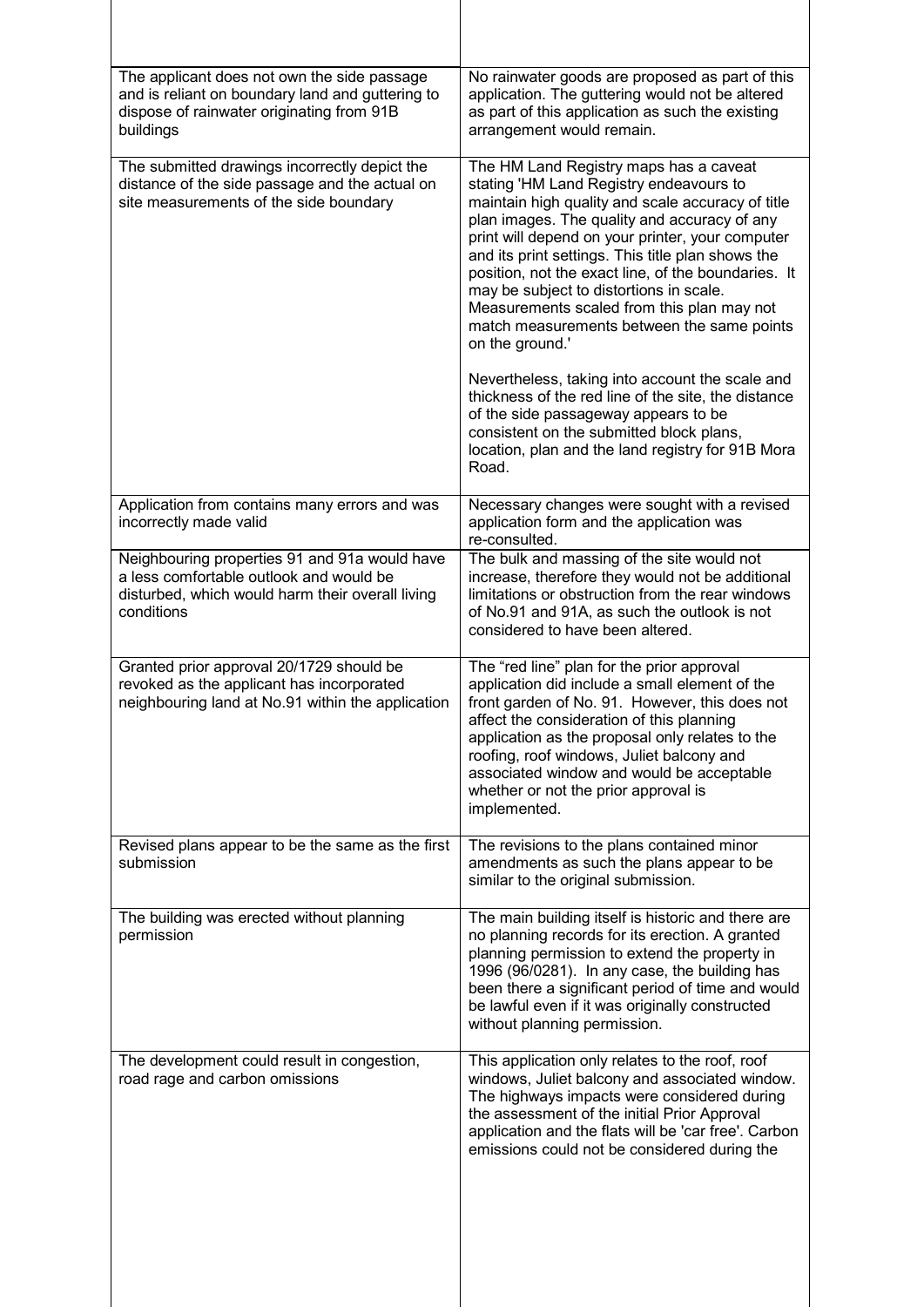|                                                                                                                                                                      | prior approval application.                                                                                                                                                                                                                     |
|----------------------------------------------------------------------------------------------------------------------------------------------------------------------|-------------------------------------------------------------------------------------------------------------------------------------------------------------------------------------------------------------------------------------------------|
| The development would result in financial<br>burden to neighbouring properties including<br>increase of home insurance and loss of property<br>value                 | The loss of value is not a material planning<br>consideration.                                                                                                                                                                                  |
| There are no standards for drainage, sewage<br>and safety exits.                                                                                                     | This application would not alter these elements<br>of the site, which are dealt with through the<br><b>Building Regulations.</b>                                                                                                                |
| The proposed bins and cycles are next to<br>entrance and parking to a private house                                                                                  | This was covered in a discharge of conditions<br>application 21/0421 and not this application. The<br>proposed bins and cycle storage are within the<br>subject site.                                                                           |
| Application form includes questions relating to<br>the provision of residential accommodation on<br>site and residential floorspace which have not<br>been answered. | Although the previous prior approval application<br>is noted, the alterations that form part of this<br>application would not alter the provision of<br>residential accommodation on site. Therefore,<br>the details are considered sufficient. |

# **POLICY CONSIDERATIONS**

For the purposes of Section 38(6) of the Planning and Compulsory Purchase Act 2004, the Development Plan in force for the area is the 2010 Brent Core Strategy, the 2016 Brent Development Management Policies Document and the 2021 London Plan. Key relevant policies applicable to this application are:

#### **Core Strategy (2010)**

CP17 Preserving the Suburban Quality of Brent

#### **Brent Development Management Policy (2016)**

DMP1 Development Management General Policy DMP7 Brent's Heritage Assets

#### **London Plan (2021)**

D1 London's form, character and capacity for growth D4 Delivering Good Design D12 Fire Safety

#### Draft Brent Local Plan

The Council is at an advanced stage in reviewing its Local Plan. The draft Brent Local Plan was subject to examination in public during September and October 2020. Planning Inspectors appointed on behalf of the Secretary of State have considered the draft Plan and have requested that the Council undertake consultation on a number of Main Modifications which is taking place between 8 July and 19 August 2021. Therefore, having regard to the tests set out in paragraph 48 of the NPPF, it is considered that greater weight can now be applied to policies contained within the draft Brent Local Plan.

Key relevant policies from these documents include:

DMP1 – Development Management General Policy

Other material considerations National Planning Policy Framework 2021 SPD1 Brent Design Guide (2018)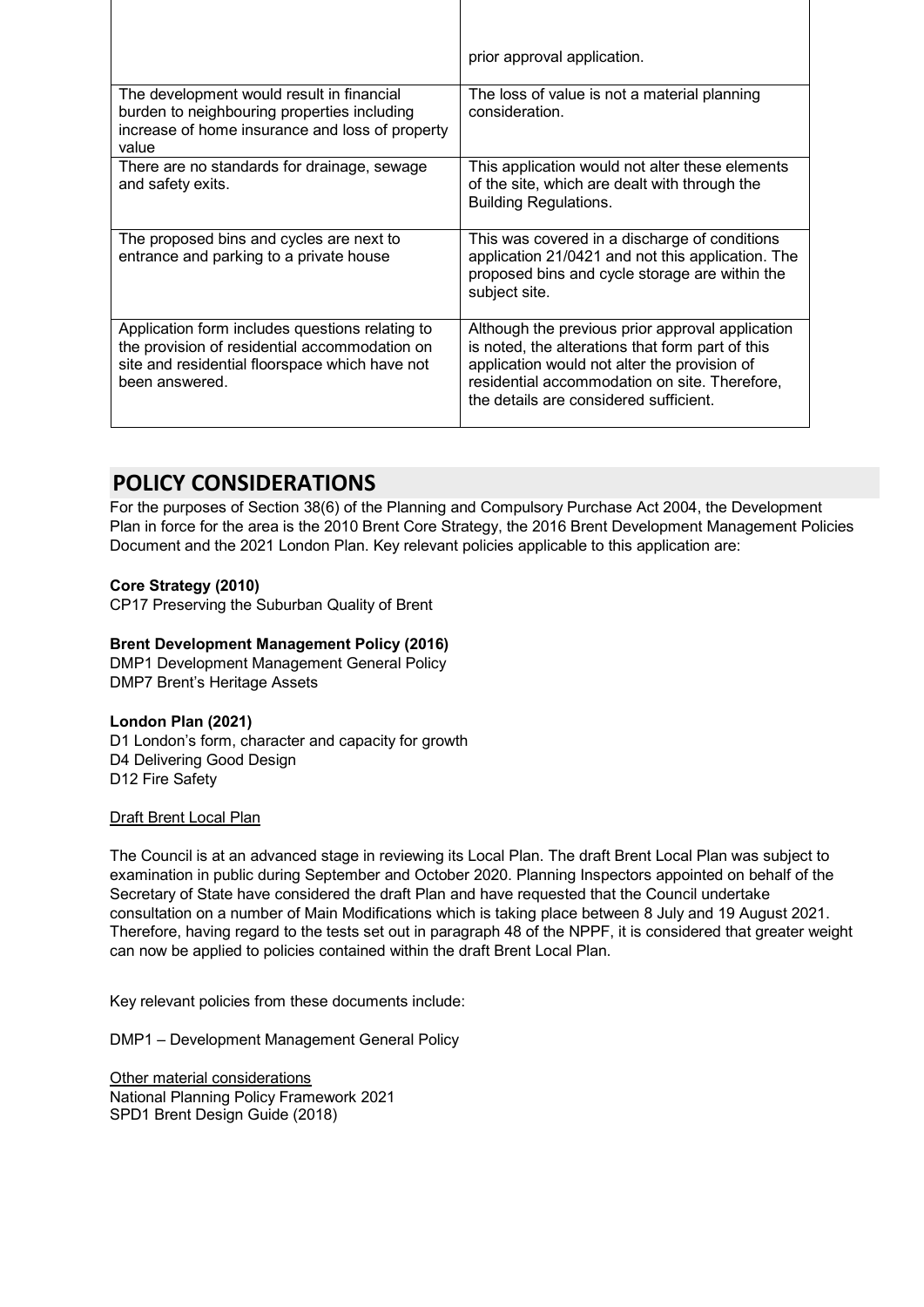# **DETAILED CONSIDERATIONS**

#### **1. Overview**

1.1 Planning application 20/1729 for the prior approval for change of use from Office (Use Class B1a) to residential (Use Class C3) to create six self-contained flats with bin and cycle storage to front at 91B Mora Road was Granted on 7th August 2020. Following this, a further application 21/0421 for the discharge of conditions 4 (Contamination Report) and 6 (details of front garden layout) was granted on 7th May 2021.

1.2 This application seeks external alterations to the existing building. These include: changes to roofing materials from sheeting to clay tiles, insertion of Juliet balcony to the northwest elevation and insertion of 6 openable rooflights in the main pitched roof.

1.3 The main considerations of relevance in regard to this application are the impact of the proposal on the character of the host property and of the locality, and on the residential amenity of the neighbouring properties. Detailed guidance on these matters is set out in the Council's SPD1 document in accordance with the provisions of Policy DMP1 of the Brent Development Management Policies Document.

#### **2. Character and appearance**

2.1 The subject site occupies a backland plot accessed via a service road the southern side of Mora Road. The surrounding site is predominantly residential and four of the exterior walls of the property form the boundary with neighbouring gardens. To the north and east is Mora Road predominantly characterised by two storey terraced brick built houses with pitched roofs of slate and clay tiles. To the south of the site is Ivy Road comprised also of two storey terraced brick built houses with pitched roofs of slate and clay tiles. To the west of the site is contemporary development of part two part three storeys implemented planning permission 17/0473 granted on 21st April 2017. Beyond this is a 12m wide strip of Thames Water open land St Michael's Church, a Grade II listed building.

2.2 The existing building is an L-shape containing a two-storey main building with a pitched roof perpendicular with a two-storey element with a flat roof that runs north of the rear gardens of No.s 103-97 (odd) Ivy Road. The building also incorporates single storey additions with that border the boundary with 91 and 91A Mora and contain an entrance fronting the service Road. The existing building is constructed in red brick with vertical timber cladding to parts of the north-west elevation. The main pitched roof is finished in corrugated sheet roofing with the entrance pitched roof constructed of clay tiles. The flat roofs appear to be finished in felt.

2.3 The proposed six rooflights would be inserted into the main pitched roof, projecting from the roof plane by approximately 5cm. The existing building appears to have a form of roof light that is created through the use of translucent roofing materials. This is seen in aerial imagery and from photographs taken on site. The proposed rooflights, however, would be openable windows in different locations, three to the north-western elevation and three to the south-western elevation. Although the rooflights would be visually noticeable, they would occupy a relatively small portion of the overall roof plane. Within the locality, rooflights are a common feature of residential properties. Therefore, with regards to character and appearance, at this level, it is not considered that the fenestration alterations and additions would be visually obtrusive, in terms of the impact on the character and the appearance of the property and its surroundings.

2.4 The proposed Juliet balcony would involve the installation of a glass balustrade to an existing window of 1.8m in height. Given that there is an existing full-length window, the additional glazing would be consistent with the existing materials in this part of the elevation. The balustrade is light-weight and would not be visually obtrusive.

2.5 The application proposes red clay tiles to the main pitched roof. The surrounding area has a mixture of slate and clay tiled roofs. While the replacement would be visually different to the existing finish, the applicant has stated that the corrugated roofing contains asbestos and the proposed clay tiles would complement both the red brick of the property and the surroundings roof profiles.

2.6 The replacement roof material would have a softer appearance and result in a positive impact on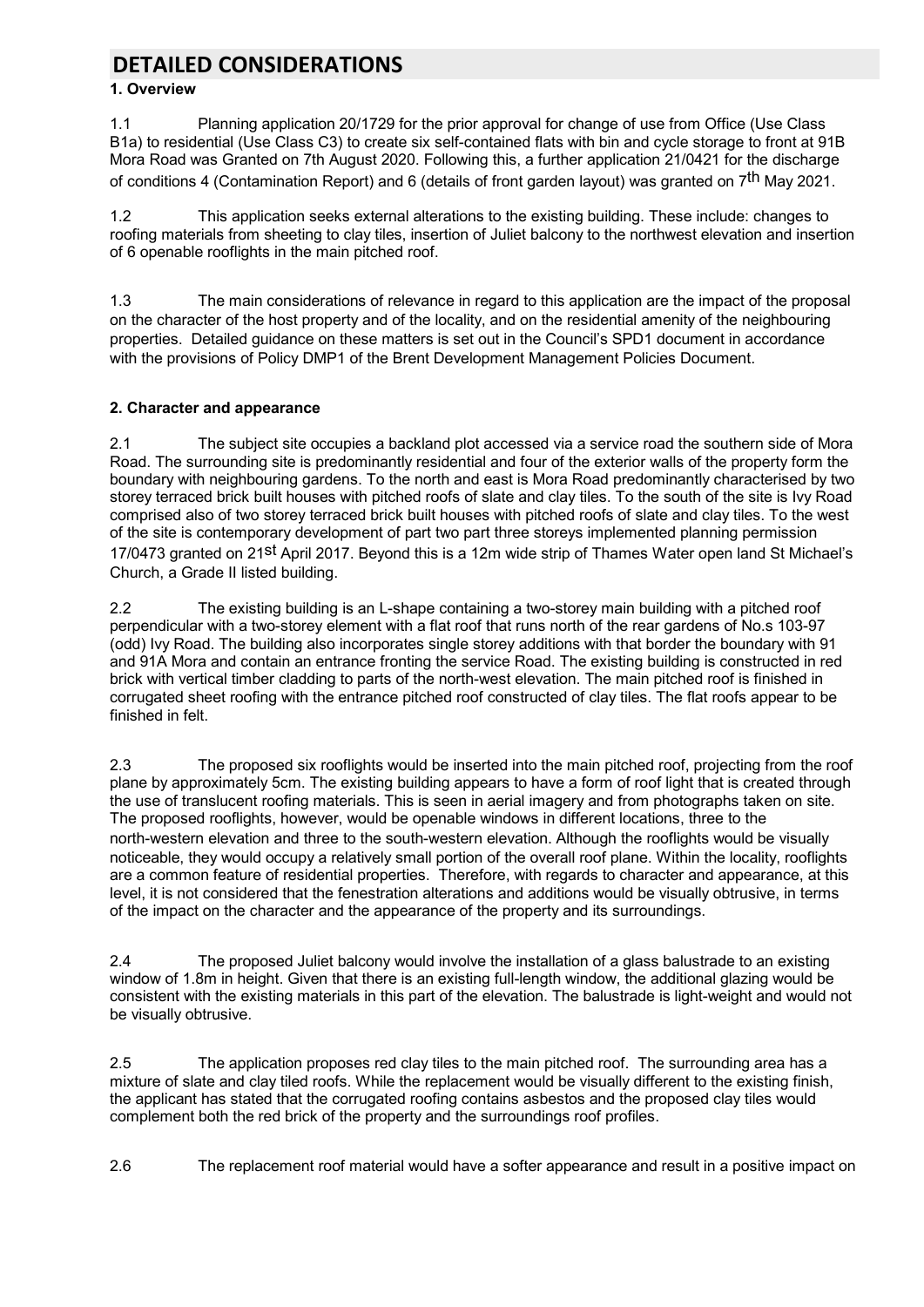the character of the host property and the installation of rooflights and a glazed balustrade is not considered to harm the appearance of the property of the wider locality.

2.7 With regards to St Michael's Church, the nearby heritage asset, the altered building retains the same separation distances and the predominant red brick visual appearance. From public and private vantage points, the proposal would therefore not harm the setting of the church. The scheme complies with policy DMP7 and the provisions of section 66 of the Planning (Listed Building and Conservation Areas) Act 1990.

#### **3. Impact on neighbouring properties**

3.1 SPD 1 provides guidance on how new development should be designed in order to limit the impact of neighbouring residential properties. Externally, the building lies closest to residential properties and gardens of Mora Road and Ivy Road.

#### *Privacy/Overlooking*

3.2 It is set out in SPD1 that directly facing habitable room windows normally require a separation distance of 18m while the distance between habitable room windows or balconies and gardens should normally be at least 9m. There is no specific guidance relating the installation of rooflights and the same distances are applied. Where windows are less that this from a boundary they are typically obscure glazed and have restricted openings. In this case, the applicant has submitted a section through the roof that illustrates that the rooflights would project upwards and would have an opening mechanism that would restrict the views for future occupiers and users of the site solely from the upper parts of the window. Therefore, from the south eastern elevation, the outlook provided from the proposed rooflights would therefore not provide immediate overlooking to the rear gardens on Mora Road below and instead provide longer horizontal and sky views. To the north western elevation the new development at 91 C-E Mora Road has no fenestration on the opposite elevation, therefore the windows are unlikely to overlook occupiers of this development.

3.3 With regards to the Juliet balcony, the full length window in this position is existing. The glazed balustrade would not project from the façade and therefore would provide comparable oblique views to the existing window in this location. There is a separation distance in excess of 9m to the rear gardens of No.109 and No.107 Ivy Road and this window and Juliet balcony would accord with SPD 1 even if it did directly face those gardens. As discussed above, there are no windows within the façade of 91 C-E Mora Road that directly faces this building, and as such, the Juliet balcony does not increase overlooking of that building. Furthermore, the Juliet balcony and associated fenestration replaces an existing window, the level of overlooking to other properties does not materially increase above the levels associated with the existing window.

#### *Noise, Light and Disturbance*

3.4 Internal alterations have begun to facilitate the implementation of the Prior Approval application 20/1729 to create six self-contained flats on site. While it is noted that the change of the use of the site may generate more noise, light and disturbance that the previous use as an office, the addition of rooflights would have a similar impact to the insertion of rooflights on nearby residential properties. When in use as domestic properties at the proposed occupancy, it is not considered that the addition of rooflights would give rise to an unacceptable levels of noise, light and disturbance.

#### **4. Fire Safety**

4.1 London Plan policy D12 sets out that development proposals must achieve the highest standards of fire safety. The proposed alterations would not affect any access to or from the building and the future occupiers would have a very similar arrangement to what was being constructed without the additional windows. Therefore, the proposal has sufficiently addressed the requirements of policy D12 and given that this application relates to roof tiles, roof windows and the Juliet balcony and an associated window, these matters can be adequately dealt with by Part B of the Building Regulations which covers fire safety compliance.

#### **5***.* **Public Sector Equality Duty**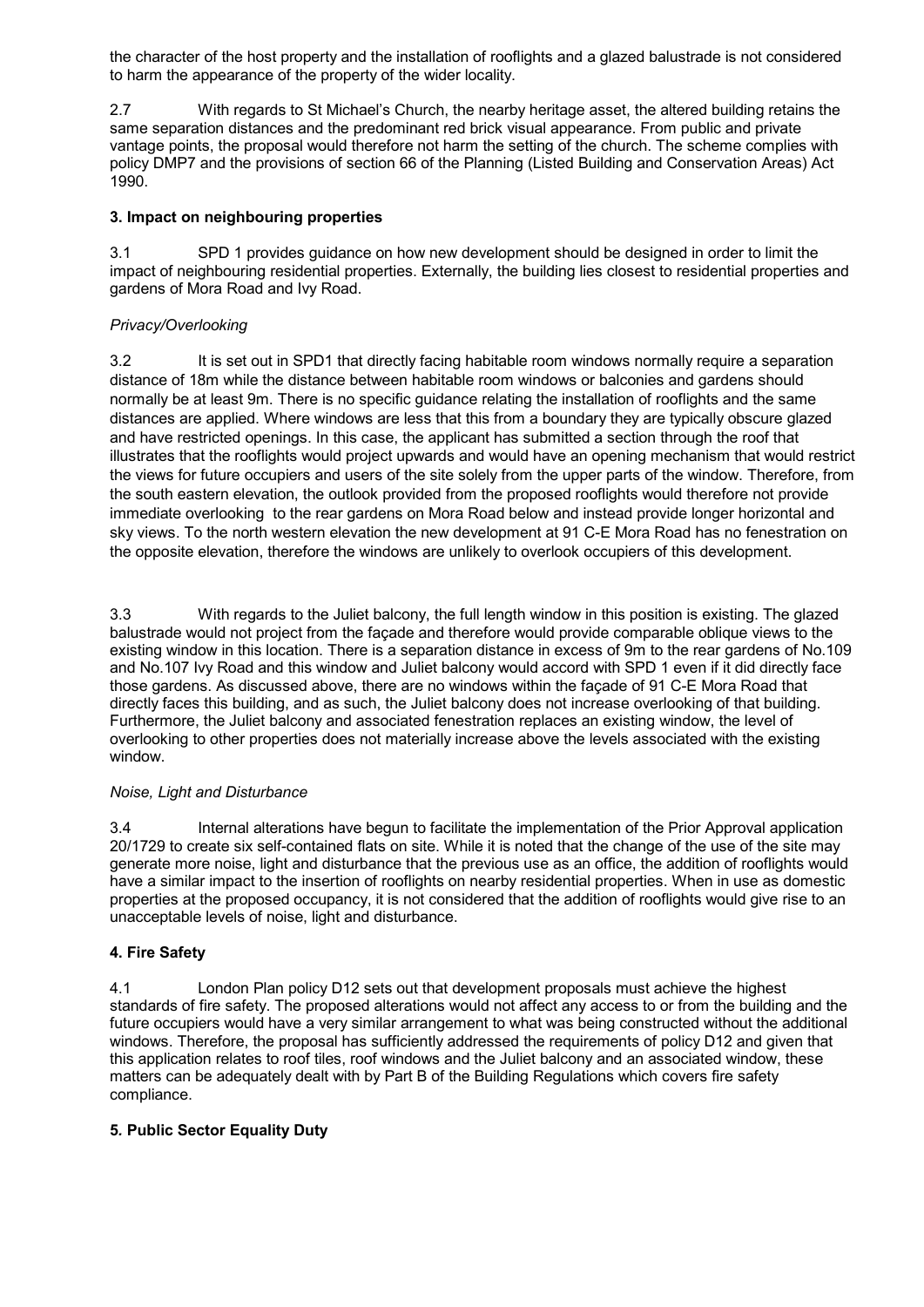4.1 In line with the Pubic Sector Equality Duty, the council must have due regard to the need to eliminate discrimination and advance equality of opportunity, as set out in section 149 of the Equality Act 2010. In making this recommendation, regard has been given to the Public Sector Equality Duty and the relevant protected characteristics (age, disability, gender reassignment, pregnancy and maternity, race, religion or belief, sex, and sexual orientation)

#### **6. CONCLUSION**

The proposed development is considered to be acceptable in terms of impact to character and appearance of the subject property and the locality. The proposed development also would not have an adverse impact on the overall living condition of the neighbouring occupiers and is considered to comply with policy DMP1.

#### **Approval is accordingly recommended.**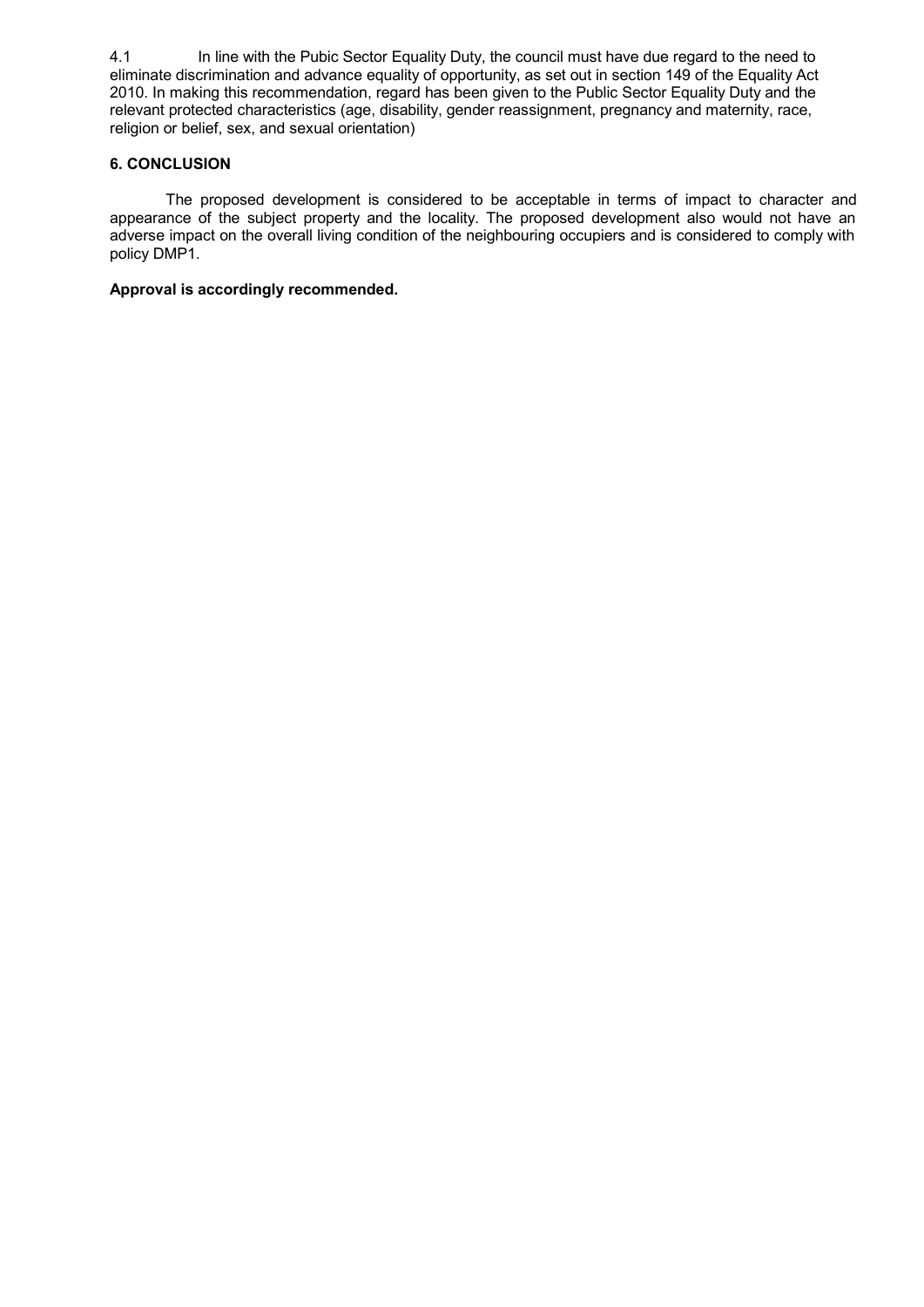## **DRAFT DECISION NOTICE**



**DRAFT NOTICE**

TOWN AND COUNTRY PLANNING ACT 1990 (as amended)

#### **DECISION NOTICE – APPROVAL**

Application No: 21/2262

To: Mr Peters ATP Design Ltd. 24 BRIDGEMARY GROVE GOSPORT PO13 0UG

I refer to your application dated **17/06/2021** proposing the following:

Insertion of 6 rooflights to main pitched roof, insertion of Juliet balcony to northwest elevation and replacement of roofing material change from sheeting to clay tiles (revised plans).

and accompanied by plans or documents listed here: See condition 2.

#### at **91B Mora Road, London, NW2 6TB**

The Council of the London Borough of Brent, the Local Planning Authority, hereby **GRANT** permission for the reasons and subject to the conditions set out on the attached Schedule B.

 $\mathcal{L}_\mathcal{L} = \{ \mathcal{L}_\mathcal{L} = \{ \mathcal{L}_\mathcal{L} = \{ \mathcal{L}_\mathcal{L} = \{ \mathcal{L}_\mathcal{L} = \{ \mathcal{L}_\mathcal{L} = \{ \mathcal{L}_\mathcal{L} = \{ \mathcal{L}_\mathcal{L} = \{ \mathcal{L}_\mathcal{L} = \{ \mathcal{L}_\mathcal{L} = \{ \mathcal{L}_\mathcal{L} = \{ \mathcal{L}_\mathcal{L} = \{ \mathcal{L}_\mathcal{L} = \{ \mathcal{L}_\mathcal{L} = \{ \mathcal{L}_\mathcal{$ 

Date: 18/01/2022 Signature:

**Gerry Ansell** Head of Planning and Development Services

#### **Notes**

- **1.** Your attention is drawn to Schedule A of this notice which sets out the rights of applicants who are aggrieved by the decisions of the Local Planning Authority.
- 2. This decision does not purport to convey any approval or consent which may be required under the Building Regulations or under any enactment other than the Town and Country Planning Act 1990.

**DnStdG**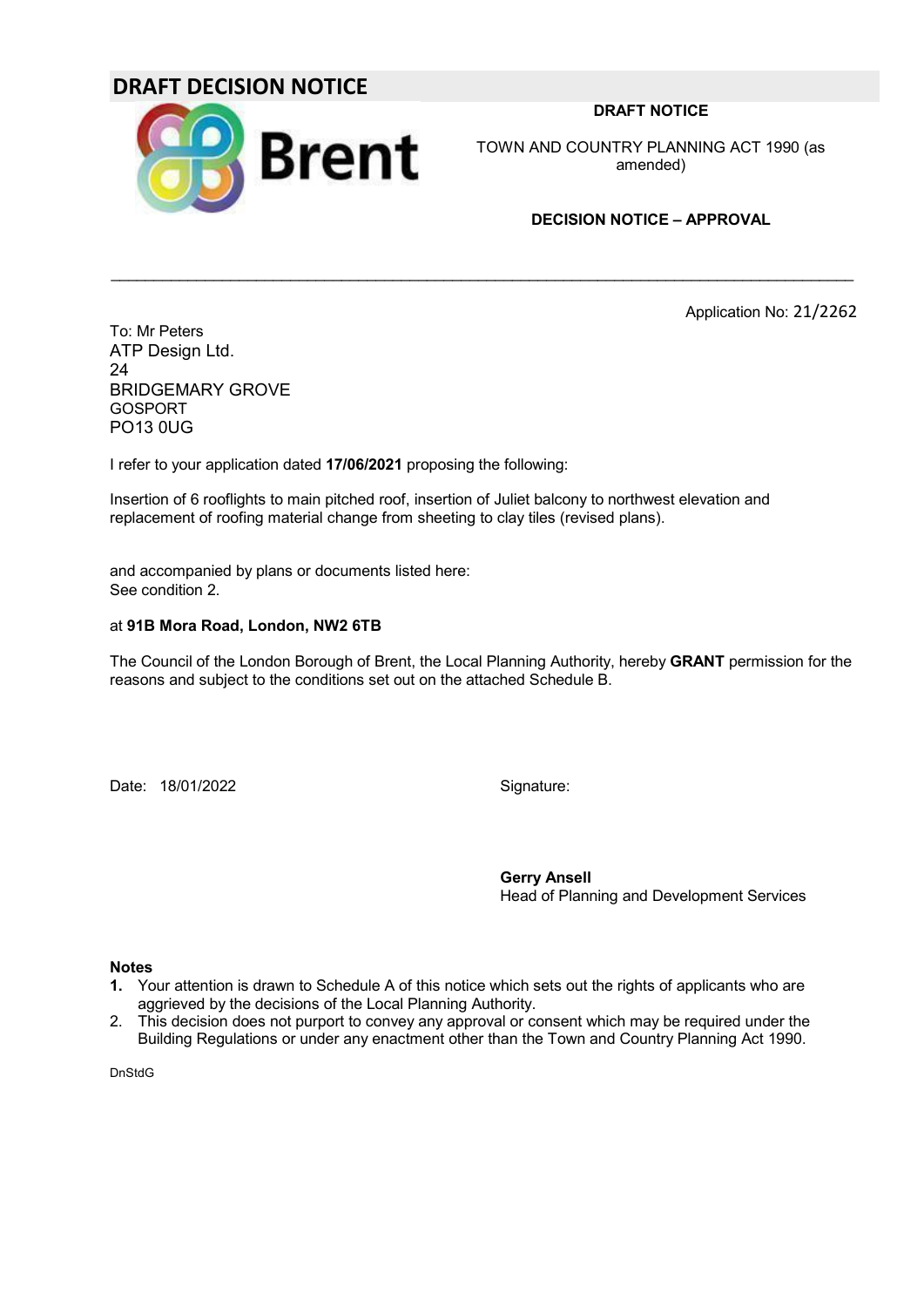#### SUMMARY OF REASONS FOR APPROVAL

1 The proposed development is in general accordance with the:-

National Planning Policy Framework 2021 The London Plan 2021 Brent's LDF Core Strategy 2010 Brent's Development Management Policies 2016

1 The development to which this permission relates must be begun not later than the expiration of three years beginning on the date of this permission.

Reason: To conform with the requirements of Section 91 of the Town and Country Planning Act 1990.

2 The development hereby permitted shall be carried out in accordance with the following approved drawing(s) and/or document(s):

BLP A111-12 Rev A Block and Location Plans EEP A201-4 Rev C Existing Elevation EFP\_A101-4 Rev A Existing Floor Plans ESP\_A105 Rev A Exusub PEP\_A205-8 Rev C Proposed Elevations

A301 Section through roof + rooflights

Reason: For the avoidance of doubt and in the interests of proper planning.

3 All new external work shall be carried out in materials that match, in colour, texture and design detail those stated on the submitted drawings and plans.

Reason: To ensure a satisfactory development which does not prejudice the amenity of the locality.

4 The rooflights hereby approved within the south-eastern roofslope shall be installed with obscure glazing within any areas of glazing less than 1.7 m above floor level in the associated room and top opening only with a restriction in the maximum opening of the window as detailed within Drawing A301 "Section through roof + rooflights" and shall be permanently maintained in that condition.

Reason:To ensure the development does not unduly impact the privacy of the adjoining occupier(s).

#### INFORMATIVES

- 1 The provisions of The Party Wall etc. Act 1996 may be applicable and relates to work on an existing wall shared with another property; building on the boundary with a neighbouring property; or excavating near a neighbouring building. An explanatory booklet setting out your obligations can be obtained from the Communities and Local Government website www.communities.gov.uk
- 2 The applicant must ensure, before work commences, that the treatment/finishing of flank walls can be implemented as this may involve the use of adjoining land and should also ensure that all development, including foundations and roof/guttering treatment is carried out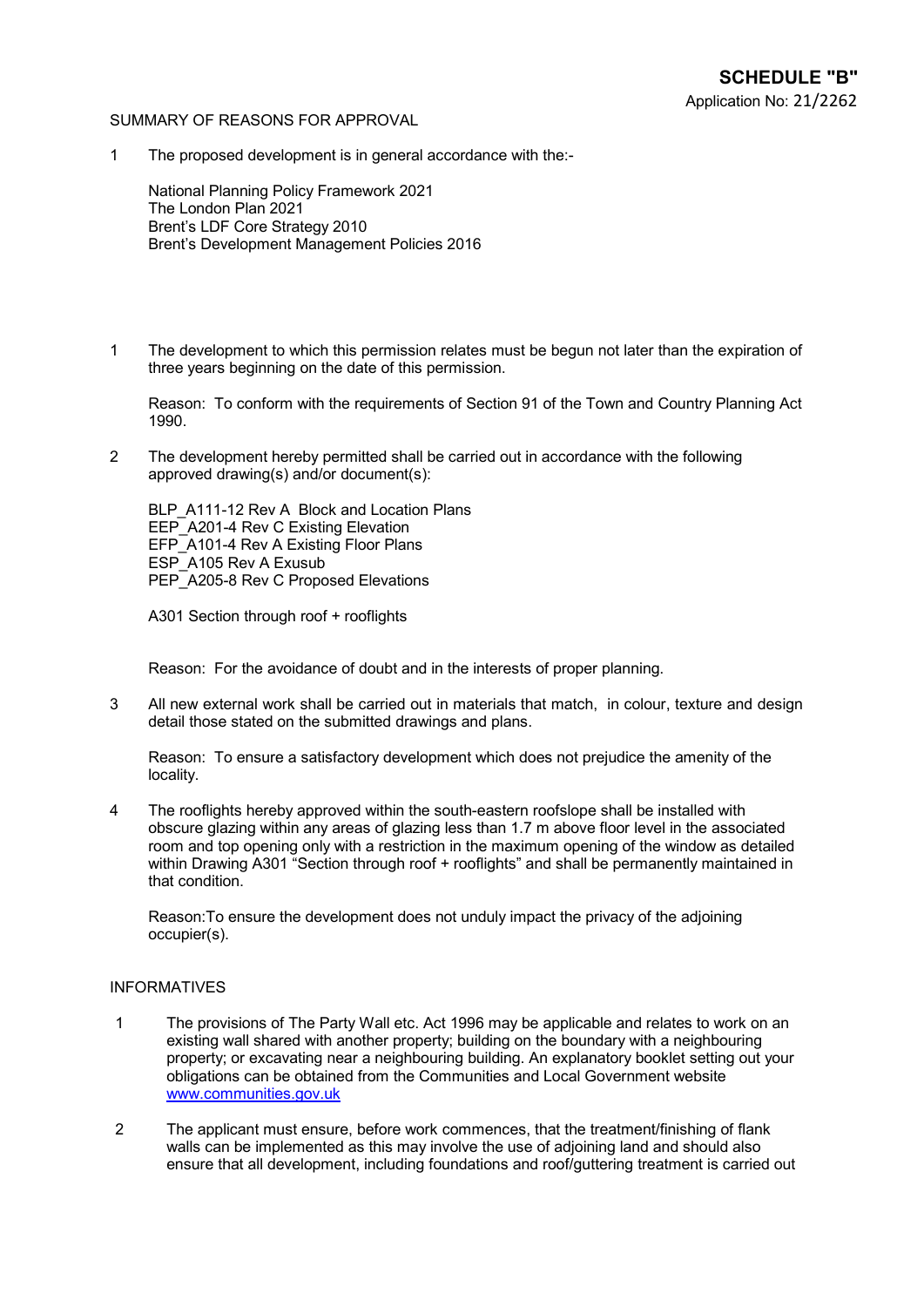entirely within the application property.